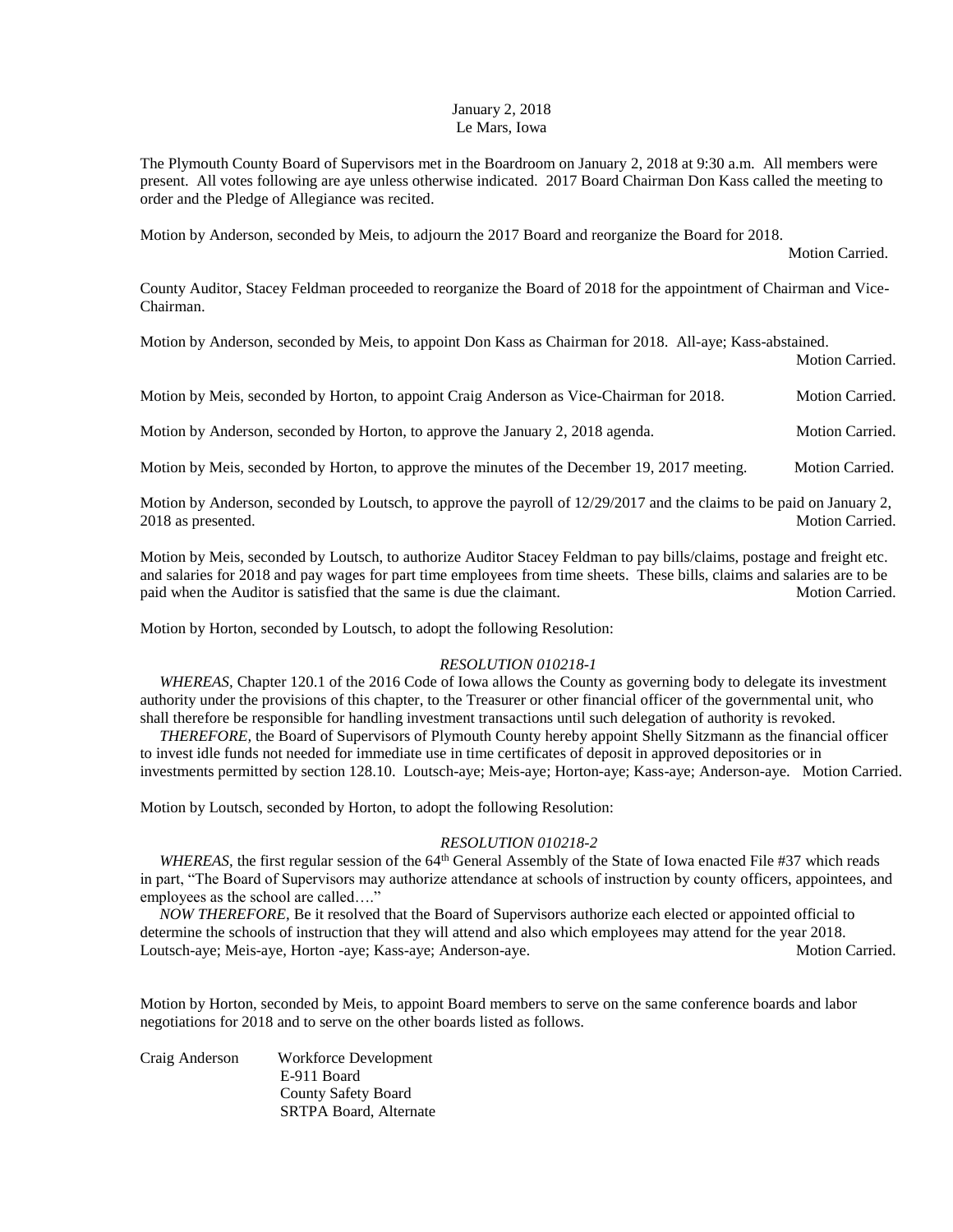|              | Woodbury Co. Assessor's Office Conference Board<br>Hungary Canyons Alliance Board<br>Local Emergency Management Planning Commission<br>Loess Hills Development and Conservation Authority<br>I.P.A.I.T Board<br>R.E.A.P Board<br>Hazmat Board                                                                                                                                                |
|--------------|----------------------------------------------------------------------------------------------------------------------------------------------------------------------------------------------------------------------------------------------------------------------------------------------------------------------------------------------------------------------------------------------|
| Don Kass     | R.E.A.P. Board (Alternate)<br>Sioux Rivers Mental Health Region Board<br>Mental Health Crisis Board<br>3 <sup>rd</sup> Judicial District Dept. of Correctional Services<br>Mid Sioux Opportunity Board<br>Youth Emergency Services Board (YES Center)<br>Synergy Board, Alternate<br>Little Sioux Watershed Board<br>Plains Area MH Board Liaison                                            |
| Mark Loutsch | Plymouth County Landfill Board<br>Loess Hills Alliance Board Alternate<br>Le Mars Business Initiative Corp. Board (Alternate Liaison)<br>Sioux Rivers Mental Health Region Board<br><b>Synergy Board</b><br><b>Plymouth County Planning Council</b><br>Mental Health Crisis Board<br>Mental Health DECAT Board                                                                               |
| Gary Horton  | Loess Hills Alliance Board<br>Siouxland Regional Housing Authority Board<br><b>SRTPA Board</b><br><b>Big Sioux Corridor Board</b><br>NW Early Childhood Iowa (Empowerment)<br>Siouxland Regional Transit Board<br>West Central Region Housing                                                                                                                                                |
| John Meis    | E-911 Board, Alternate<br>SIMPCO, Alternate<br>Loess Hills Alliance Board<br>Floyd Valley Community Health Services Advisory Committee<br>Life Skills Board<br>Le Mars Business Initiative Corp. (Liaison)<br>Plymouth County Safety / Departmental Meeting<br><b>Plymouth County Wellness Committee</b><br>Plymouth Co. Board of Health Planning Council<br>Northwest Iowa Developers Board |

Motion by Loutsch, seconded by Horton, to set the 4 County newspapers for 2018 as the Le Mars Daily Sentinel, Akron Hometowner and the Remsen Bell Enterprises and the Moville Record to serve together as one each at  $\frac{1}{2}$  rate.

Motion Carried.

Motion by Meis, seconded by Anderson, to approve the 2018 County Compensation Commission as follows:

| <b>Real Estate Brokers</b> | <b>Finance Officers</b> | <b>Agricultural Land Owner</b> | <b>City Land Owners</b> |
|----------------------------|-------------------------|--------------------------------|-------------------------|
| Connie Blake               | Paul Jacobson           | David Howe                     | - Rich Husman           |
| Jim A. Klein Jr.           | Mike Hohenstein         | Dennis Schmid                  | Ron Schroeder           |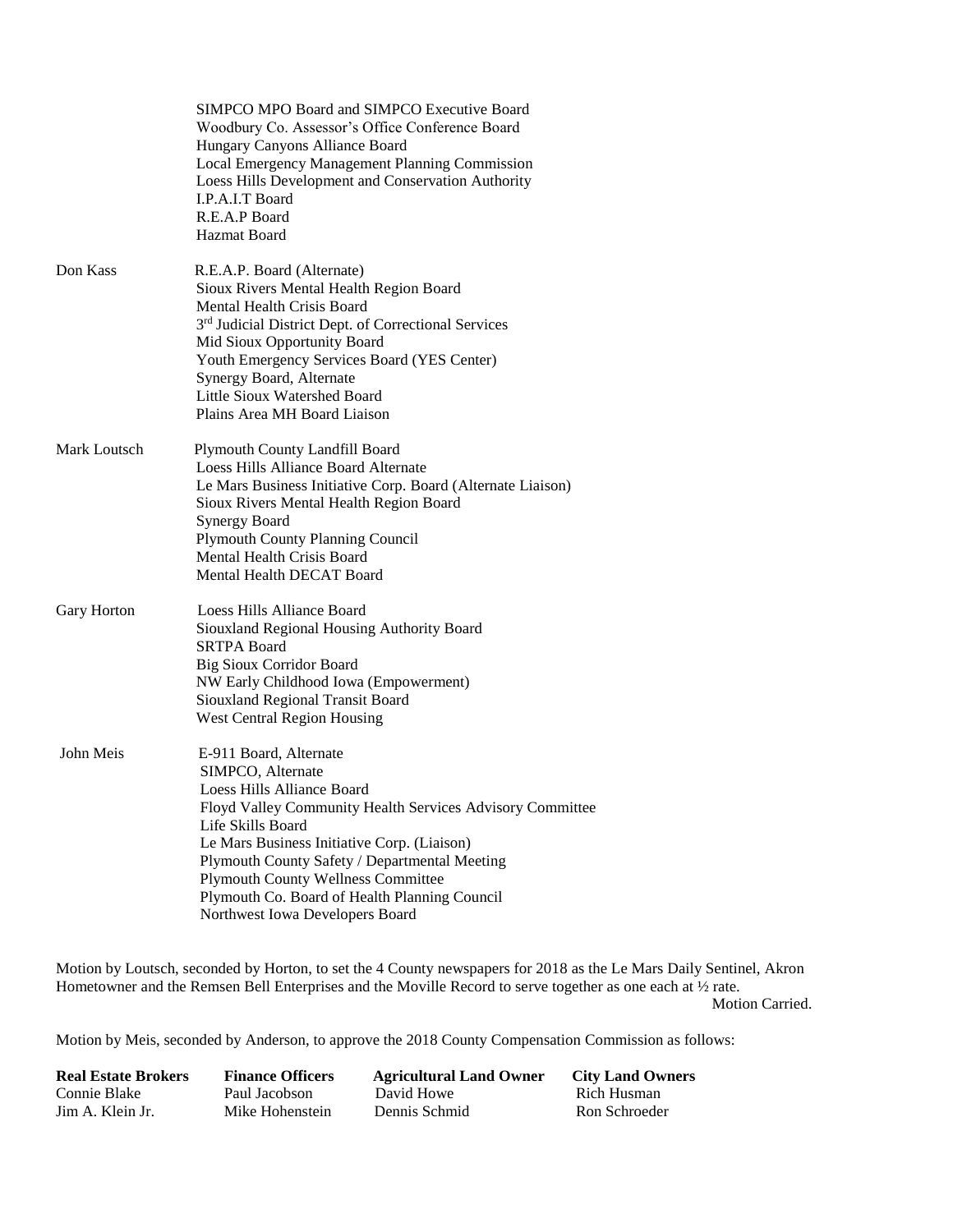Bruce Brock Roger Schmid Bill Schroeder Marilyn Hirsch Jan Wagner Motion Carried.

**Real Estate Brokers Finance Officers Agricultural Land Owner City Land Owners**<br>Phyllis Van Evera Micah Lang Gaylen Tapper Kim Sparr Phyllis Van Evera Micah Lang Gaylen Tapper Kim Sparr Daniel Pick Clark Schmitz Stanley Anderson Keith Bohle Randy Stabe Matthew Ahlers James Rohlfsen Jerry Scholten

Motion by Anderson, seconded by Meis, to appoint Brenda Miller to the Veteran Affairs Commission for a 3 year term. Motion Carried.

Motion by Horton, seconded by Loutsch, to appoint Lorraine Sacino Murphy to the Plymouth County Board of Health for a 3 year term. Motion Carried.

Motion by Meis, seconded by Loutsch, to appoint Dick Sievers to replace Wanda Delperdang to the Board of Health for a 3 year term. Motion Carried.

Motion by Anderson, seconded by Meis, to appoint Rich Harpenau to the County Zoning Board for a 5 year term. Motion Carried.

Motion by Horton, seconded to Anderson, to appoint Lisa Harris to the Conservation Board to a 5 year term.

Motion Carried.

Motion by Anderson, seconded by Loutsch, to appoint Dan Albert to the Board of Adjustment for a 5 year term. Motion Carried.

Motion by Horton, seconded by Meis to appoint Gene Collins to the Civil Service Board for a 6 year term. Motion Carried.

Amanda Harper of SIMPCO was present to request funds on the Owner Occupied Repair and Rehab Program.

Motion by Anderson, seconded by Loutsch, to approve Keffeler Addition, a minor subdivision in Section 35 of Meadow Township, subject to approval from Zoning. The state of the state of the Motion Carried.

Bryan Paulson was present from ISG Architects to review the Plymouth County Courthouse first floor remodel project.

Motion by Meis, seconded by Anderson, to approve the remodel timeline as presented with bid opening set for January 30, 2018. Motion Carried.

\_\_\_\_\_\_\_\_\_\_\_\_\_\_\_\_\_\_\_\_\_\_\_\_\_\_\_\_\_\_\_\_\_\_\_\_\_\_\_\_\_\_\_ \_\_\_\_\_\_\_\_\_\_\_\_\_\_\_\_\_\_\_\_\_\_\_\_\_\_\_\_\_\_\_\_\_\_\_\_\_\_\_\_\_\_\_

The Board of Supervisors adjourned the meeting at 12:19 am.

Stacey Feldman, Plymouth County Auditor Don Kass, Chairman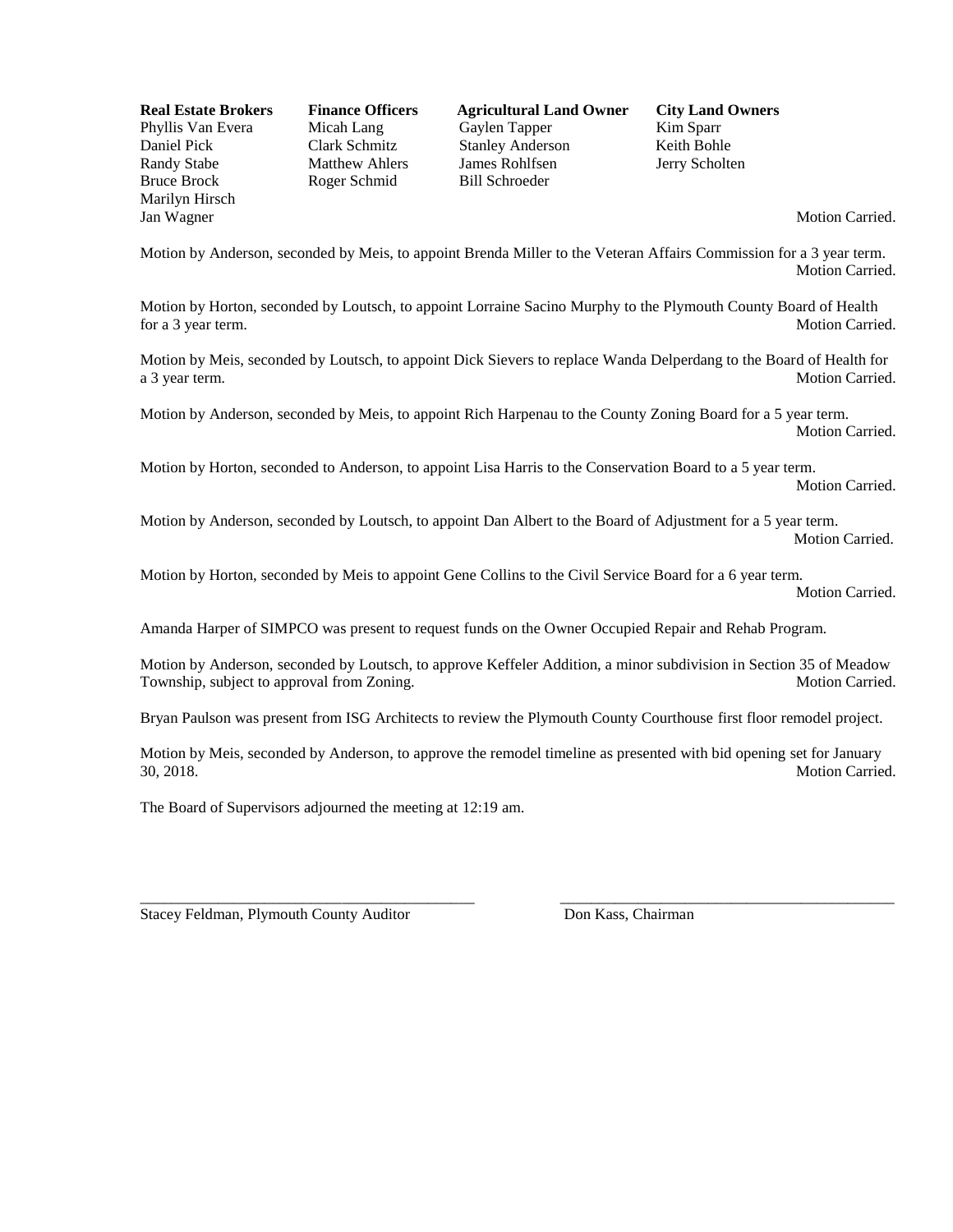| 11 a 11 maantar y           |                        | ----    |
|-----------------------------|------------------------|---------|
| Advanced Systems            | copier maint agreement | 20.30   |
| Akron Hometowner            | publication            | 51.61   |
| American Fence Company      | fence for tower        | 4942.00 |
| Cole Beitelspacher          | cell phone allowance   | 60.00   |
| Bentson Pest Control        | service                | 100.00  |
| Paul Betsworth              | cell phone allowance   | 90.00   |
| Bomgaars                    | PARTS                  | 44.91   |
| Elizabeth Carroll           | insurance reimb        | 500.00  |
| Century Link                | line costs             | 554.32  |
| Chemsearch                  | GREASE                 | 833.00  |
| Craig Christman             | MILEAGE                | 65.76   |
| Cummins Central Power       | east tower maintenance | 828.84  |
| Dean Foods                  | kitchen supplies       | 243.54  |
| Des Moines Stamp            | ink pads               | 68.00   |
| Scott Dorhout               | cell phone allowance   | 90.00   |
| Stacey Feldman              | civil service          | 50.00   |
| Floyd Valley Healthcare     | med supplies           | 7256.54 |
| Frontier                    | phone services         | 706.28  |
| Jolynn Goodchild            | mileage/cell phone     | 98.52   |
| Govconnection               | cables                 | 37.90   |
| Kirk Hatting                | cell phone allowance   | 90.00   |
| Brian Heidesch              | cell phone allowance   | 90.00   |
| Pat Heissel                 | cell phone allowance   | 90.00   |
| Jill Holzman                | cell phone allowance   | 90.00   |
| Stephanie Hoppe             | cell phone allowance   | 90.00   |
| Hummer's Mowing & Lawn Care | lawn care              | 802.99  |
| Indoff                      | SUPPLIES               | 99.74   |
| Info Dog Security           | shredding              | 83.55   |
| Interstate Battery System   | <b>BATTERIES</b>       | 319.90  |
| I-State Truck Center        | PARTS                  | 387.14  |
| Jack's Uniforms             | uniform                | 330.75  |
| Tamara Jorgensen            | cell phone allowance   | 90.00   |
| Tiffany Konz                | insurance reimb        | 64.32   |
| Trish Kunkel                | cleaning services      | 1680.00 |
| Lampert Lumber              | SUPPLIES               | 226.55  |
| City of Le Mars             | utility assistance     | 102.81  |
| LeMars Daily Sentinel       | subscription           | 136.75  |
| Aaron Leusink               | cell phone allowance   | 90.00   |
| L3 Communications           | battery                | 63.50   |
| MidAmerican Energy          | utilities              | 131.50  |
| Midwest Contracting         | CORRUGATED METAL PIPE  | 1412.20 |
| Midwest Wheel               | PARTS                  | 818.16  |
| MJM Designs                 | uniform                | 112.50  |
| National Emergency Number   | membership dues        | 137.00  |
| O'Keefe Elevator            | elevator maint         | 566.30  |
| Shawn Olson                 | supplies               | 353.40  |
| Mark Oltmanns               | insurance reimb        | 637.35  |
| One Office Solutions        | supplies               | 924.97  |
| Ply Co Sheriff              | Sheriffs fees          | 1814.96 |
| Ply Co Treasurer            | flex benefit reimb     | 1486.96 |
| Prairie Reporting           | deposition             | 318.00  |
| Northwest REC               | park                   | 758.01  |
|                             |                        |         |